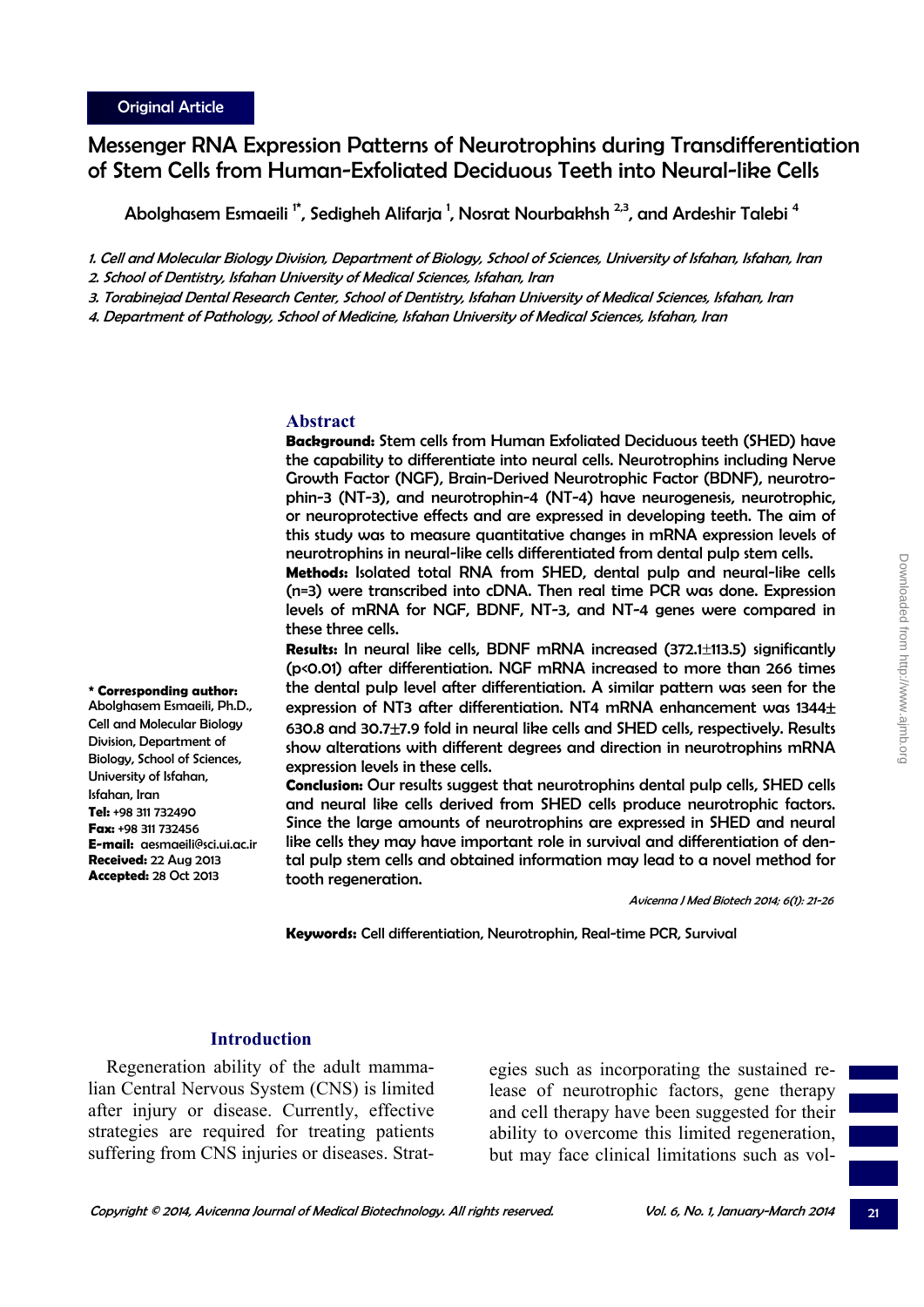ume restrictions and the inability of donor cells to interact with the host tissue  $1,2$ .

The isolation and characterization of neural stem/progenitor cells from different tissues with subsequent direct cell transplantation of these cells into the damaged brain is one important approach for cell therapy. This is because of multipotential ability of these cells to renew themselves and give rise to neurons, astrocytes and oligodendrocytes.

Neural stem/progenitor stem cells have been isolated from various tissues, including bone marrow, neural tissue, skin, retina, and dental epithelium 3-8. Incidentally, autologous stem/progenitor cells can be collected from dental tissue including Dental Pulp Stem Cells (DPSCs), SHED, Periodontal Ligament Stem Cells (PDLSCs), Stem Cells from Apical Papilla (SCAP), and Dental Follicle Progenitor Cells (DFPCs)<sup>9</sup>. Achieving SHED is easy and convenient, with little or no trauma. They have the capability to differentiate into osteoblasts, odontoblasts, endothelial cells, adipocytes, and neural cells 10-13.

It has been demonstrated that neurotrophins including NGF, BDNF, NT-3, and NT-4, (also known as NT-5) have neurogenesis, neurotrophic, or neuroprotective effects on the brain. Neurotrophins are expressed in developing teeth 14-20. Neurotrophins may have important role in differentiation of SHED into neural-like cells. We compared mRNA expression levels of NGF, BDNF, NT3 and NT4 genes, dental pulp, SHED and neural-like cells differentiated from SHED.

#### **Materials and Methods**

#### *Isolation of dental pulp*

In this study, 12 normal human exfoliated deciduous incisors were collected from six to nine year-old children under approved guidelines set by Isfahan University of Medical Sciences, Faculty of Dentistry. The pulps were separated from the crown and harvested in a lysis buffer (Qiagen, Hilden, Germany) and stored at -80°*C* for RNA extraction.

#### *Cell culture*

SHED were purchased from Royan Institute and subcultured as previously described <sup>21</sup>. Briefly, cells were thawed and resuspended in DMEM/F12 supplemented with 10% FCS. Upon reaching 80-90% confluence, cells were either harvested for phenotypic characterization and differentiation or stored at -80*°C* for total RNA isolation at later times.

#### *Neural Differentiation*

Neural differentiation was conducted with protocol published previously <sup>21</sup>. Briefly, SHED at passage 4 were seeded on poly-Llysine (Sigma, P4707)-coated glass cover slips at a concentration of 5000 *cells/cm2* in neurobasal medium containing 1% ITS (Invitrogen, 41400), and cytokines including 100 *ng/ml* basic fibroblast growth factor (bFGF, Sigma, F0291) for seven days followed by 100 *ng/ml* bFGF, 10 *ng/ml* FGF8 (Sigma, F6926), and 100 *ng/ml* sonic hedgehog (SHH, Sigma, S0191) for an additional seven days. During the first seven days of induction, media were half refreshed and bFGF was added with the full concentration. Following media exchange on day seven, the culture was continued without any media renewal. Differentiated cells were stored at -80*°C* for total RNA isolation at later times.

#### *RNA extraction and reverse transcription (RT)*

Total cellular RNA was isolated from frozen tissues using the RNeasy Mini kit (Qiagen). The extracted RNA was dissolved in Diethyl Pyrocarbonate (DEPC)-treated water. The purity and integrity of the extracted RNA were evaluated by optical density measurements (260/280 *nm* ratios) and by visual observation of samples electrophoresed on agarose gels. Both methods indicated integrity of the extracted RNA with little or no protein contamination. Complementary DNA synthesis reactions were performed using 1 *µg* DNase (Fermentas)-treated total RNA from each sample and cDNA synthesis kit (Fermentas) with random hexamer (Fermentas) priming in a 20 *µl* reaction according to the manufacturer's instructions.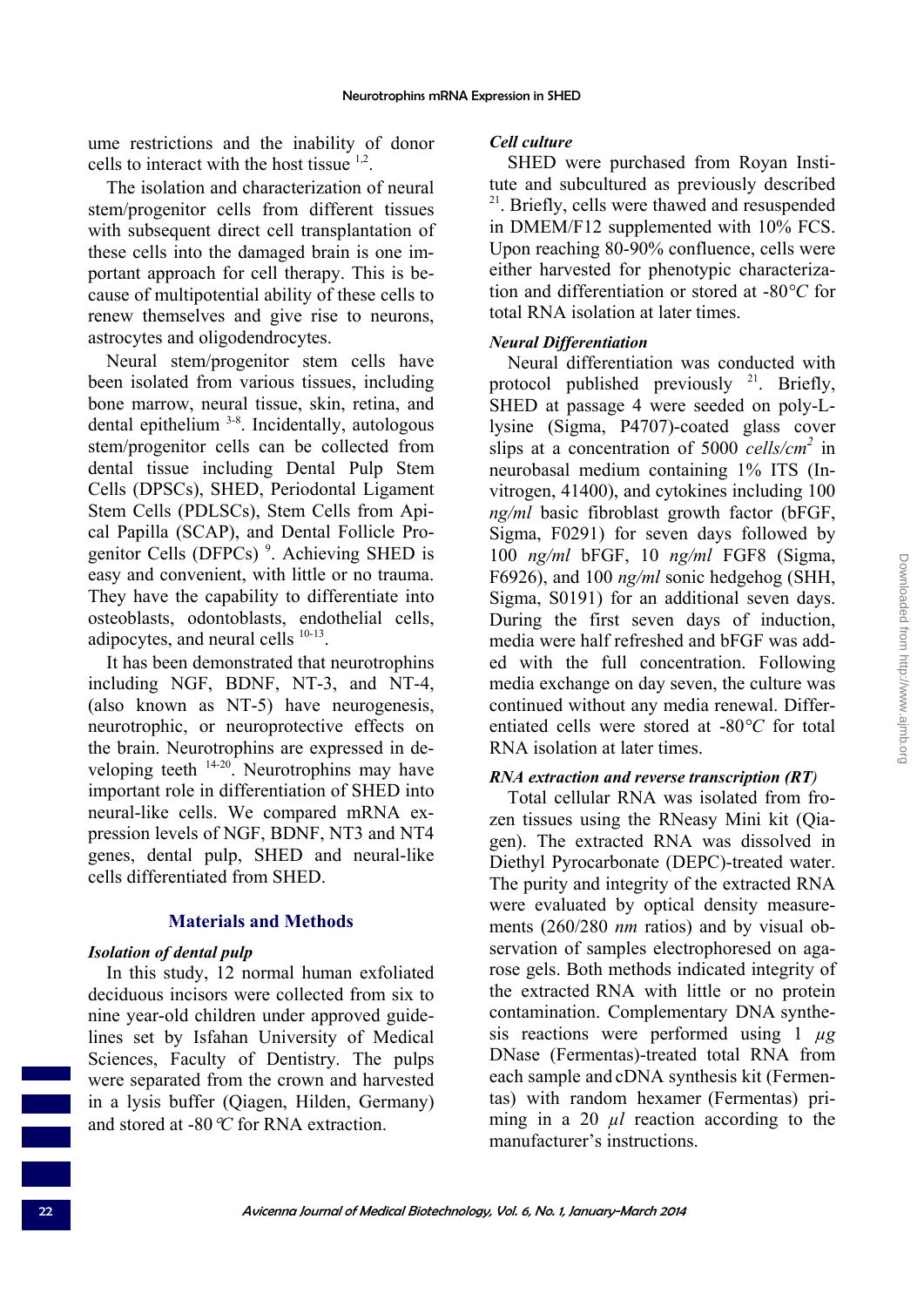# *Real-time PCR*

Real-time PCR was performed in the Chromo4 Detection System (BioRad, USA). Briefly, 25 *ng* of cDNA and gene specific primers were added to SYBR green master kit (Takara, Tokyo, Japan), and subjected to PCR amplification (1 cycle at 95  $\mathcal{C}$  for 10 *min*, and 45 cycles at 94°*C* for 5 *s*, 59°*C* for 20 *s* and 72°*C* for 15 *s*). All PCR reactions were run in triplicate. Gene-specific primers were designed by Beacon Designer 7.5 software. The primers used for real time PCR are listed in table 1. Expression levels were normalized to that of β actin.

Relative expression data was quantified using  $2^{-\Delta\Delta Ct}$  where  $C_t$  is the cycle threshold. Relative standard curves were generated by plotting the threshold value  $(C_t)$  versus the log of the amount of total cDNA added to the reaction and used to check the efficiency of primers. Calculation of  $C_t$ , standard curve preparation and quantification of mRNA in the samples were performed by the software provided by Chromo4 (Option 3). All target genes were normalized to the β actin housekeeping gene.

#### *Statistical analysis*

To determine significance, all data were subjected to statistical analysis using a computerized statistics program (GraphPad Prism). One-way ANOVA was used, as indicated in the figure legends, followed by a post hoc test (Tukey) of differences between specific time points. All data were presented as the means  $\pm$ SEM. A level of p<0.05 was considered significant.

# **Results**

BDNF, NGF, NT3 and NT4 genes showed significant alterations in mRNA expression after differentiation of SHED into neural-like

cells. Figure 1 shows changes in mRNA expression of BDNF, NGF, NT3 and NT4 in dental pulp tissue, SHED and neural-like cells. In each case, the ratio of the obtained data to that expressed in the dental pulp tissue was indicated.

# *Alterations in BDNF expression after differentiation*

BDNF expression was altered after differentiation (Figure 1A). One-way ANOVA indicated significant alteration after differentiation. In SHED, BDNF mRNA increased 107.4±34.35 fold which was not significant (p>0.05) (Figure 1A). In neural-like cells, BDNF mRNA began to increase  $(372.1 \pm$ 113.5) after differentiation. Enhancement at these cells was significant  $(p<0.01)$  (Figure 1A). When BDNF expression levels of SHED were compared with neural-like cells, there was a significant difference between them (p<0.05) (Figure 1A).

# *Alterations in NGF expression after differentiation*

In contrast, NGF mRNA (Figure 1B) was higher than dental pulp in both SHED and neural-like cells. The greatest alterations were seen in neural-like cells where NGF mRNA increase was 266 times higher than the dental pulp level after differentiation. SHED showed a 130.8±31.28 fold increase in mRNA (Figure 1B). In neural-like cells, the mRNA expression level of NGF was significantly (p*<*  0.05) more than the SHED level.

### *Alterations in NT3 expression after differentiation*

A similar pattern was seen for the expression of NT3 after differentiation (Figure 1C). NT3 mRNA significantly  $(p<0.001)$  increased by 1375±259.6 and 338.8±82.13 fold in neural like cells and SHED, respectively.

| Name            | <b>Forward Primer (5'-3')</b> | <b>Reverse Primer (5'-3')</b> | Prod. Length (bp) | Ann. T $(^{\circ}C)$ |
|-----------------|-------------------------------|-------------------------------|-------------------|----------------------|
| <b>BDNF</b>     | GGATGAGGACCAGAAAGT            | AGCAGAAAGAGAAGAGGAG           | 117               | 60                   |
| <b>NGF</b>      | <b>CCATCCCATCTTCCACAG</b>     | <b>CTCTCCCAACACCATCAC</b>     | 115               | 59                   |
| NT3             | CGGAGCATAAGAGTCACC            | <b>CCTGGCTTCCTTACATCG</b>     | 179               | 61                   |
| NT <sub>4</sub> | GCTGATAACGCTGAGGAAG           | CACATAGGACTGCTTGGC            | 105               | 62                   |
| <b>B</b> Actin  | <b>CACACCTTCTACAATGAGC</b>    | ATAGCACAGCCTGGATAG            | 160               | 59                   |

Table 1. Primers and the reaction conditions of RT-PCR

Avicenna Journal of Medical Biotechnology, Vol. 6, No. 1, January-March 2014 23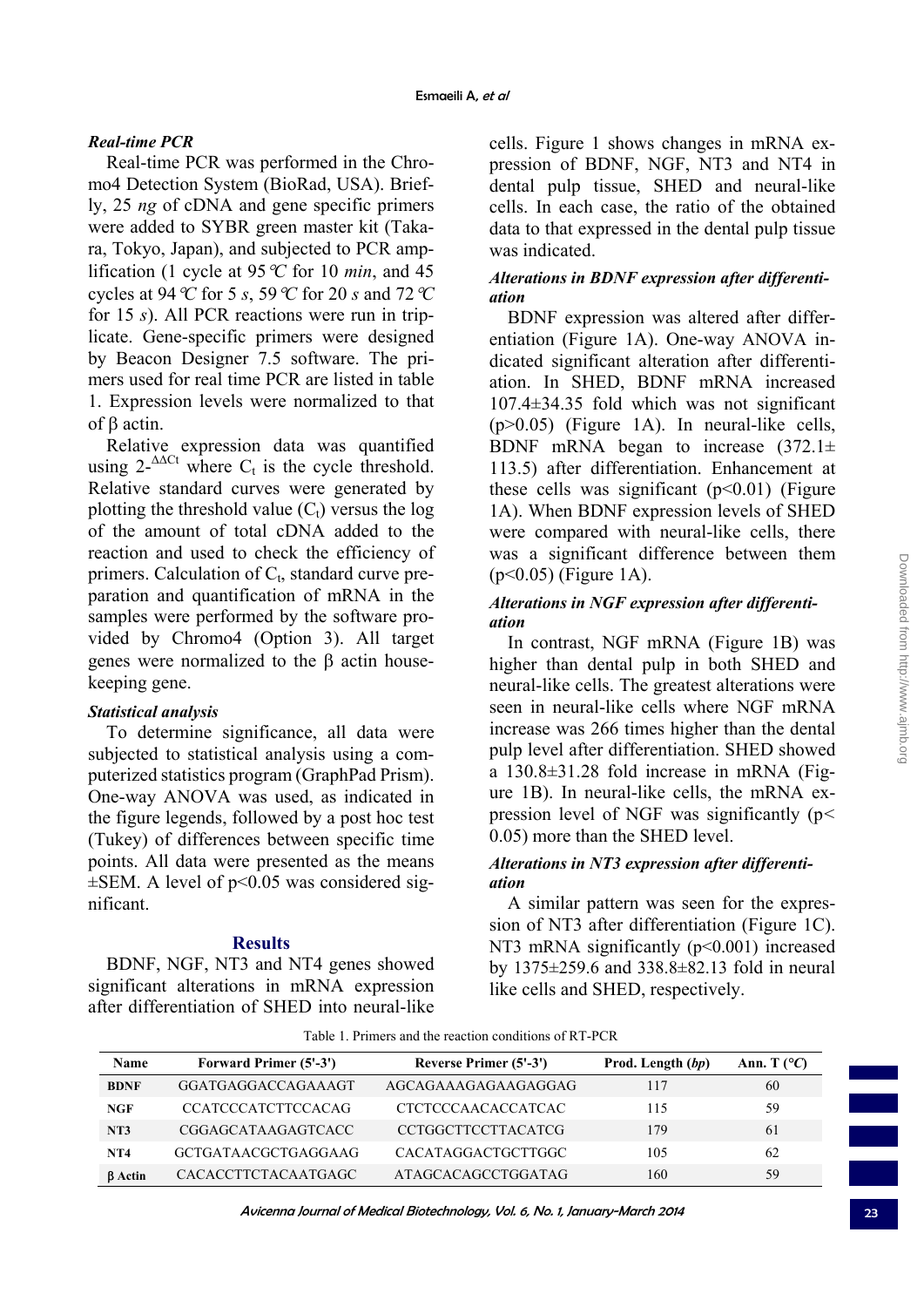

Figure 1. Real time PCR analysis of BDNF, NGF, NT3 and NT4 genes after differentiation of SHED into neural-like cells. All of these neurotrophins increased after differentiation. DP=dental pulp tissue, SHED=Stem cells from human-exfoliated deciduous teeth, NC=neural like cells. Error bars show mean±SD. For each experiment,  $n=12$  for each gene, \*\*\*p<0.001, \*\*p<0.01, \*p<0.05 in comparison to dental pulp tissue and ###p<0.001, ##p<0.01, #p<0.05 in comparison to SHED

### *Alterations in NT4 expression after differentiation*

NT4 mRNA significantly  $(p<0.05)$  increased in neural-like cells when compared with both dental pulp tissue and SHED. NT4 mRNA enhancement was 1344±630.8 and 30.7±7.9 fold in neural-like cells and SHED, respectively (Figure 1D).

#### **Discussion**

We analyzed the expression of the mRNA for BDNF, NGF, NT3 and NT4 genes after differentiation of SHED into neural-like cells. In the current study, SHED were differentiated towards neural phenotype with a previously described protocol 21. Real-time PCR allowed us to obtain quantitative data before and after differentiation with respect to the dental pulp tissue. Each of the BDNF, NGF, NT3 and NT4 genes appeared to be unique in its pattern of alterations after differentiation. To our knowledge, this is the first time that mRNA expression levels after differentiation

of SHED into neural-like cells for BDNF, NGF, NT3 and NT4 genes were shown.

We supposed that when SHED differentiated into neural cells, neurotrophins mRNA expression levels may change. Neurotrophic factors and their receptors were expressed during tooth development. This implies their important functions in odontogenic processes. Neurotrophic factors derived from dental pulp play an important role in orchestrating the dental pulp innervations  $22$ . This suggests that these neurotrophic factors might be involved in the innervation of dental structures. The rich expression of neurotrophic factors in developing dental tissues proposes that developing, or possibly adult, dental tissue might be used as an allograft source of trophic support for diseases of the nervous system such Alzheimer's disease <sup>23</sup>. Neurotrophic factors derived from dental pulp may also act as targetderived neurotrophic factors in the trigeminal system. These factors promote the survival of dopamine (DA) neuron and provide neuropro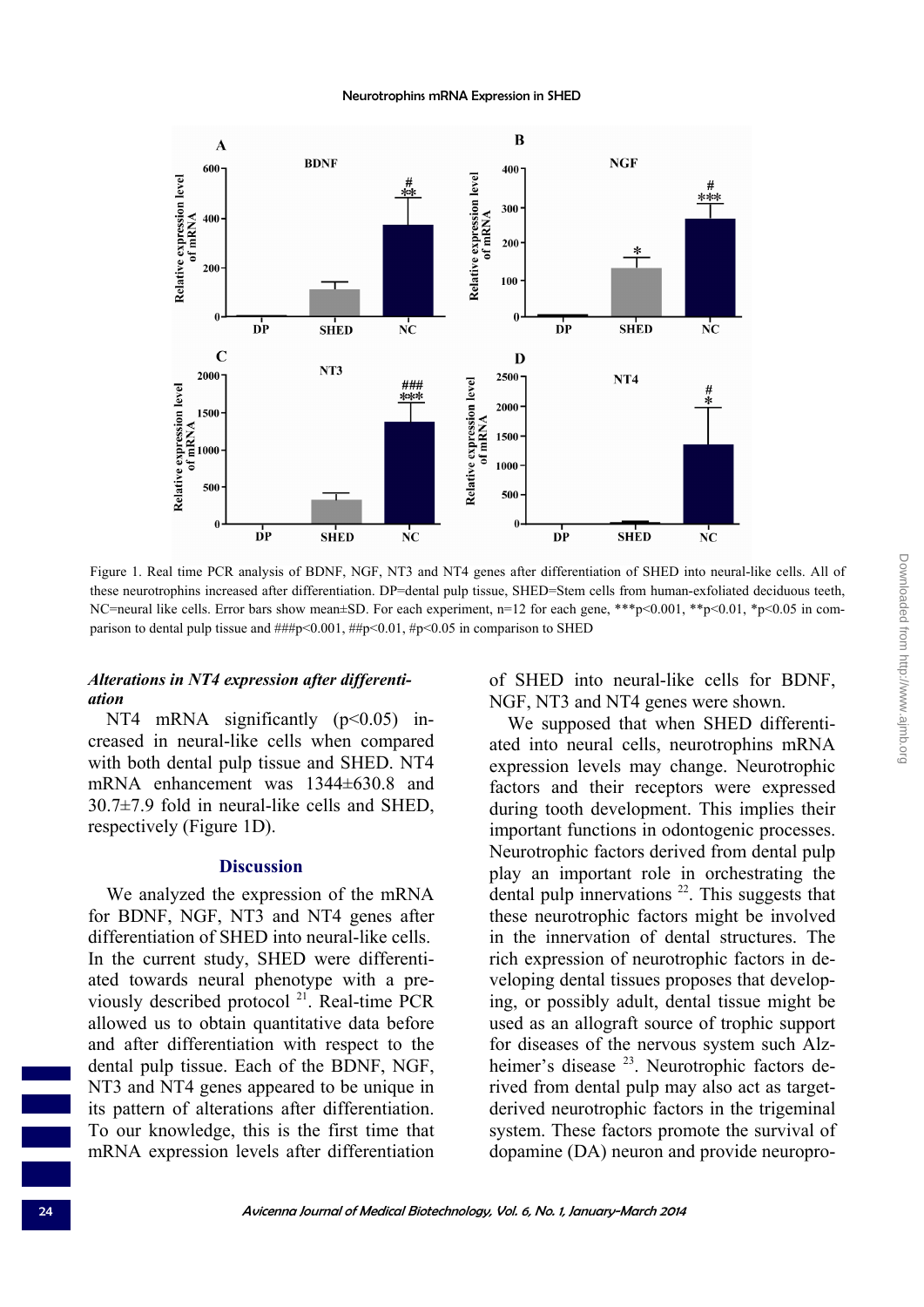tection for DA neurons. Some dental pulp cells also differentiate into cells with neuronal characteristics 24.

It has been shown that NT-4 regulates proliferation and differentiation of dental epithelium, and promotes the production of enamel matrixes <sup>25</sup>. Results of another study revealed that all neurotrophin mRNAs were detected in embryonic teeth  $18$ . They also showed the developmentally changing, distinct expression patterns for NGF and NT-3. It has been shown that NGF is involved in the guidance of trigeminal axons to embryonic teeth. Expression of NGF mRNAs in postnatal teeth was correlated with trigeminal axon growth. This may propose a role for NGF in local sprouting and establishment of the final innervation pattern of the dental papilla and dentin.

These results imply that NGF is required for tooth innervation and that other neurotrophins may also have regulatory roles. Furthermore, the expression patterns of NGF, NT-3, and NT-4/5 as well as neurotrophin receptors suggest that the neurotrophin system may also provide non-neuronal functions during tooth development 18. NGF was also characterized as a potent promoter of mineralization during dentin formation and it also promotes *in vitro* odontoblast differentiation <sup>26</sup>. It has been shown that NT-4 could regulate proliferation and differentiation of the dental epithelium and promote production of the enamel matrix 27.

In study models, human dental pulp cells expressed a neuronal phenotype and produced the neurotrophic factors NGF, GDNF, and BDNF. Dental pulp cells protected primary neurons in *in vitro* models of Alzheimer's and Parkinson's disease and can be considered as possible candidates for studies on cell-based therapy 28. Results of a study showed that neurotrophins speed up dentin sialophosphoprotein (DSPP), ALPase, osteopontin (OPN), type I collagen and bone morphogenetic protein-2 (BMP-2) mRNA expressions and calcified substances formation in cultures of HP cells. In addition, NGF stimulated cell proliferation in cultures of these cells. This shows a new role of neurotrophins in differentiating pulp cells into mineralizing cells in addition to the reported function of the peptides. This study also showed that neurotrophins may be candidates for capping agents, which biologically stimulate reparative dentin formation 29.

# **Conclusion**

In general, the results of the current study show the expression of neurotrophins in dental pulp tissue, SHED and neural-like cells differentiated from SHED and the highest level of neurotrophins expression in neurallike cells was observed. Finally, because neurotrophins have neurogenesis, neurotrophic, or neuroprotective effects on the brain, they may have an important role during differentiation of SHED into neural-like cells. Obtained information from this study may lead to a novel method for tooth regeneration.

### **Acknowledgement**

This study was supported by grants (No; 287112, 287005, 287006) of Dental School, Isfahan University of Medical Sciences.

# **References**

- 1. Lindvall O, Kokaia Z. Stem cells in human neurodegenerative disorders-time for clinical translation? J Clin Invest 2010;120(1):29-40.
- 2. Manfredsson FP, Okun MS, Mandel RJ. Gene therapy for neurological disorders: challenges and future prospects for the use of growth factors for the treatment of Parkinson's disease. Curr Gene Ther 2009;9(5):375-388.
- 3. Harada H, Kettunen P, Jung HS, Mustonen T, Wang YA, Thesleff I. Localization of putative stem cells in dental epithelium and their association with Notch and FGF signaling. J Cell Biol 1999;147(1): 105-120.
- 4. Fuchs E, Segre JA. Stem cells: a new lease on life. Cell 2000;100(1):143-155.
- 5. Bianco P, Riminucci M, Gronthos S, Robey PG. Bone marrow stromal stem cells: nature, biology, and potential applications. Stem Cells 2001;19(3): 180-192.
- 6. Bianco P, Robey PG. Stem cells in tissue engineering. Nature 2001;414(6859):118-121.